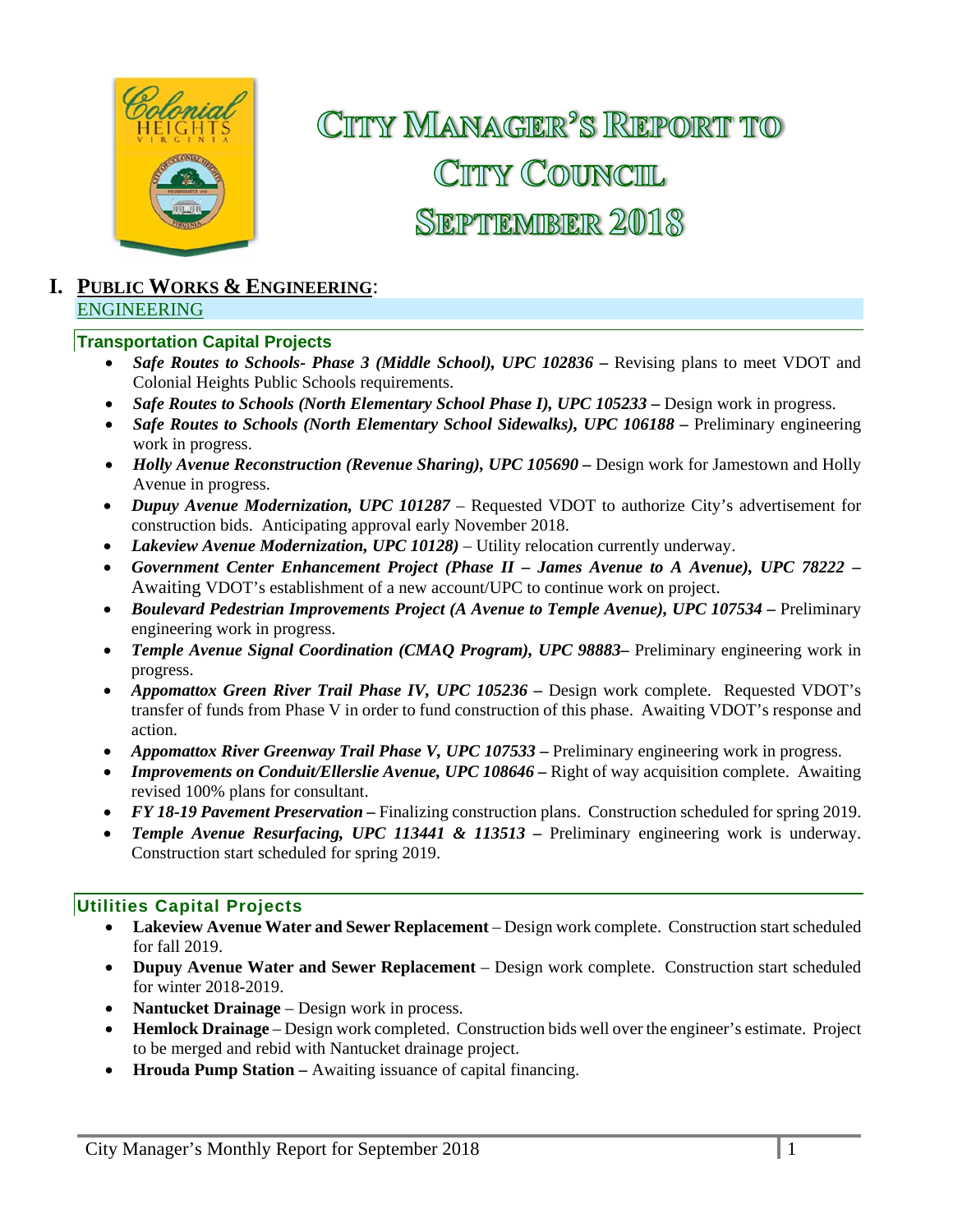## **I. PUBLIC WORKS & ENGINEERING (CONTINUED):**

## **Development Plan Reviews**

- **Keystone Tractor Museum Expansion** Final Plan (3<sup>rd</sup> revision) submitted 9/7.
- **Dominion Southpark Plat** Preliminary Plat submitted 9/6. Plat reviewed and comments sent to Planning Department on 9/10.
- **Duck's Locksmith** Final Plan (3<sup>rd</sup> revision) submitted 9/28.
- **Extended Stay Hotel** Preliminary Plat submitted 9/6. Plat reviewed and comments sent to Planning Department on 9/25.
- **Southpark Crossing Plat**  Preliminary Plat submitted 9/6. Plat reviewed and comments sent to Planning Department on 9/12.
- **Southgate Square Improvements 2018** Final plan reviewed and sent to developer's agent on 9/21.
- Gills Point Section 10, Lots 9 & 10 Plat Final Plat submitted 9/17.
- **Fence Permits** Staff reviewed three (3) fence plans.

## **Right-of-Way Permits**

Issued/opened twelve (12) permits and closed one (1) permit for the month.

## **OPERATIONS AND MAINTENANCE**

#### **Traffic Operations**

- Replaced/maintained signals, signs, markings and street lighting at 60 locations.
- Performed preventative maintenance at 4 locations.

#### **Vegetation**

- Removed litter from (04) locations and removed (03) dead animals from street.
- Cut and trimmed grass at (47) locations and sprayed weeds/grass at (11) locations.
- Trimmed tree limbs/bushes at (03) locations, removed storm damage from (01) location and responded to tree leading on power lines at (01) location referred citizen to Dominion Energy.
- Assisted Purchasing Department removing/packing up surplus and Traffic Engineering measuring the depth of pond at Temple Avenue and I-95.
- Performed preventive maintenance on mowers.
- Welcomed new employee, Adam Wagenbaur to our Public Works Team.
- All employees prepared for Hurricane, checking and fueling all equipment, checking saws and small tools and purchasing necessary equipment/small tools that may be needed.

## **Recycling Center**

 385 citizens used the Recycling Center to dispose of Category 1 Materials, brush, metal products and other recyclable materials.

## **Storm Water and Drainage**

- Cleaned (35) catch basins/curb inlets, (07) drainage ditches, curb and gutter at (01) location and responded to drainage miscellaneous request at (07) locations.
- Sprayed weeds/grass around Inlets, Basins, BMPs and Outfalls at (04) locations.
- Supplied citizens with approximately 200 sandbags preparing for Hurricane Florence.
- Concrete crew replaced (66) feet of Curb and Gutter on Piedmont Avenue, (111) feet of sidewalk on Virginia and Ivey Avenues and repaired an inlet top on Ivey Avenue.
- Assisted Traffic Engineering placing stop signs and barrels out due to power outage at the intersection of Branders Bridge Road and James Avenue.
- All employees attended the Active Shooter Training at the Police Department.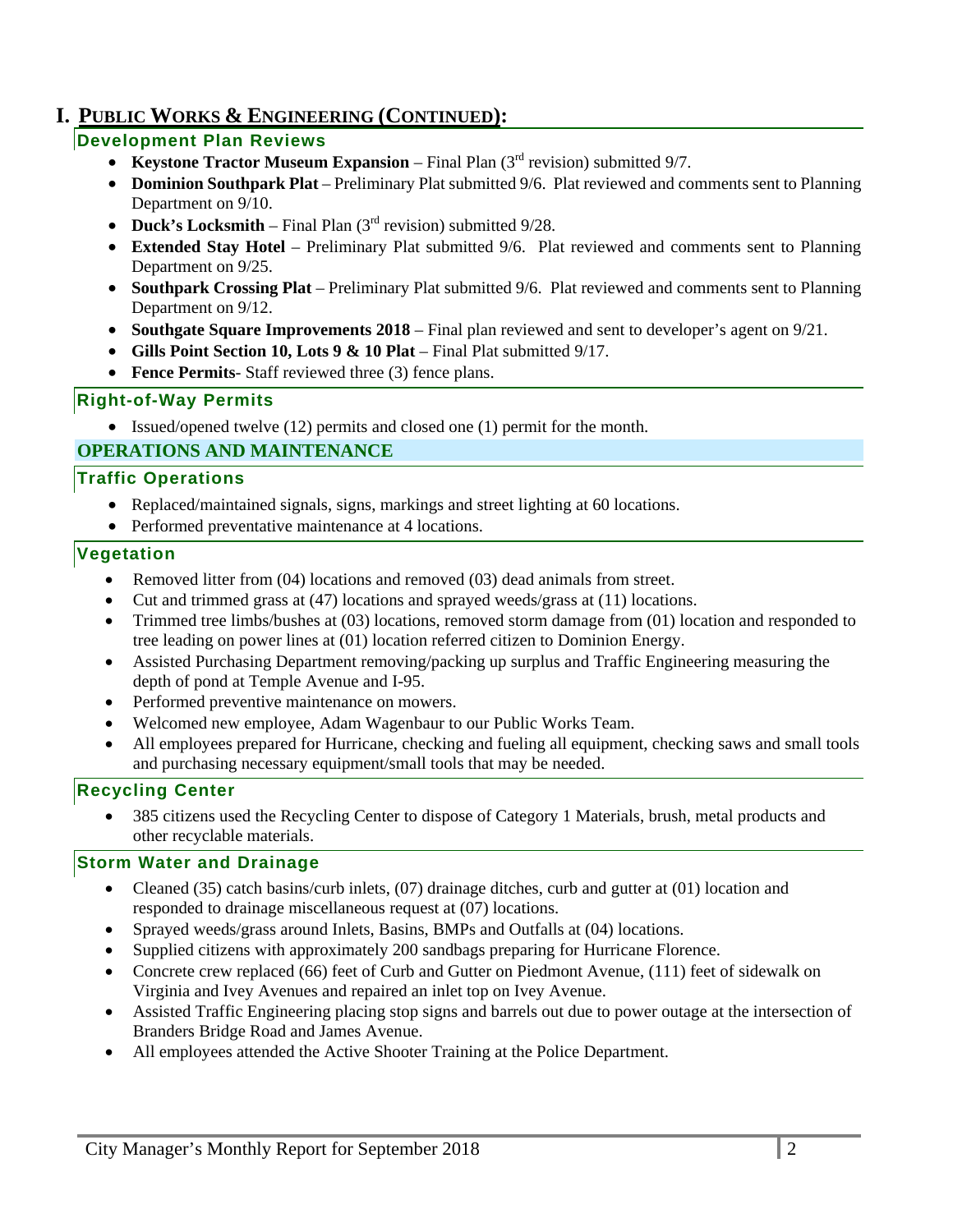## **I. PUBLIC WORKS & ENGINEERING (CONTINUED):**

#### **Transportation**

- Placed Asphalt in (04) potholes, (01) asphalt breaking up, new concrete structure at (01) location and responded to asphalt miscellaneous request at (01) location.
- Placed geotex fabric and concrete pieces in washed out area at Old Town Creek and Rent E-Quip on the Boulevard.
- Removed debris from boat ramp at Lakeview Park after the storm.
- Continued to clean and perform preventive maintenance/repairs on City's Vehicles and Equipment.

#### **Wastewater Utility**

- Responded to (07) sewer backups and responded to (06) sewer miscellaneous requests.
- Camera sewer line to determine problem area at (01) location.
- Repaired a sewer cleanout top at (01) location and installed a new cleanout at (01) location.
- Repaired (03) sewer lines on Woodlawn and Lakeview Avenues due to Miller Pipe Line installing new gas line.
- Removed debris from pumps 1 and 2 twice this month, replaced manhole casting, assisted City contractor repairing packing on pump 4, and adjusting pump settings, cleaned and adjusted exhaust fan for wet well and performed preventive maintenance on grinder hog at the Main Pump Station.
- Cleaned wet well with flusher at Charles Dimmock and Conjurers Neck pump Stations.
- Continue cutting and trimming grass around Pump Stations and Water Towers.
- Continue flushing all trouble sewer lines throughout the City.
- Continue monitoring all pump stations and methane pump daily*.*
- All employees attended Active Shooter training at Police Department*.*

## **Water Utility**

- Replaced (08) meters, meter box tops at (02) locations, meter boxes at (02) locations and responded to (07) water miscellaneous requests.
- Set new meters at  $(02)$  locations.
- Repaired a water service line break on North Valley Road and on Waterfront Drive.
- Turned water off at street for citizen due to water leak on private property on Brandywine Court and removed meter that would not turn off so house can be remodeled on Essex Road.
- Cleaned meter boxes at (02) locations and raised meter box at (01) location for Utility Billing.
- Tested water to determine if it was City or ground water at (01) location.
- Uncovered meter box at (02) locations due to Miller Pipe line installing new gas line.
- Continued Citywide Fire Hydrant Flushing.
- Backflow/Cross Connection Technician conducted (36) surveys, (27) completed and (09) incomplete.
- Monitored Southpark and Shepherd Stadium Water Tanks for water levels.
- Collected weekly routine water samples, performed THM's, HAA's sent to Appomattox River Water Authority's (ARWA) for testing.
- Continued testing for chlorine at the dead end of Wildwood (02) times a week.
- 811 (formerly Miss Utility) locating required (130) man hours and (337) tickets completed.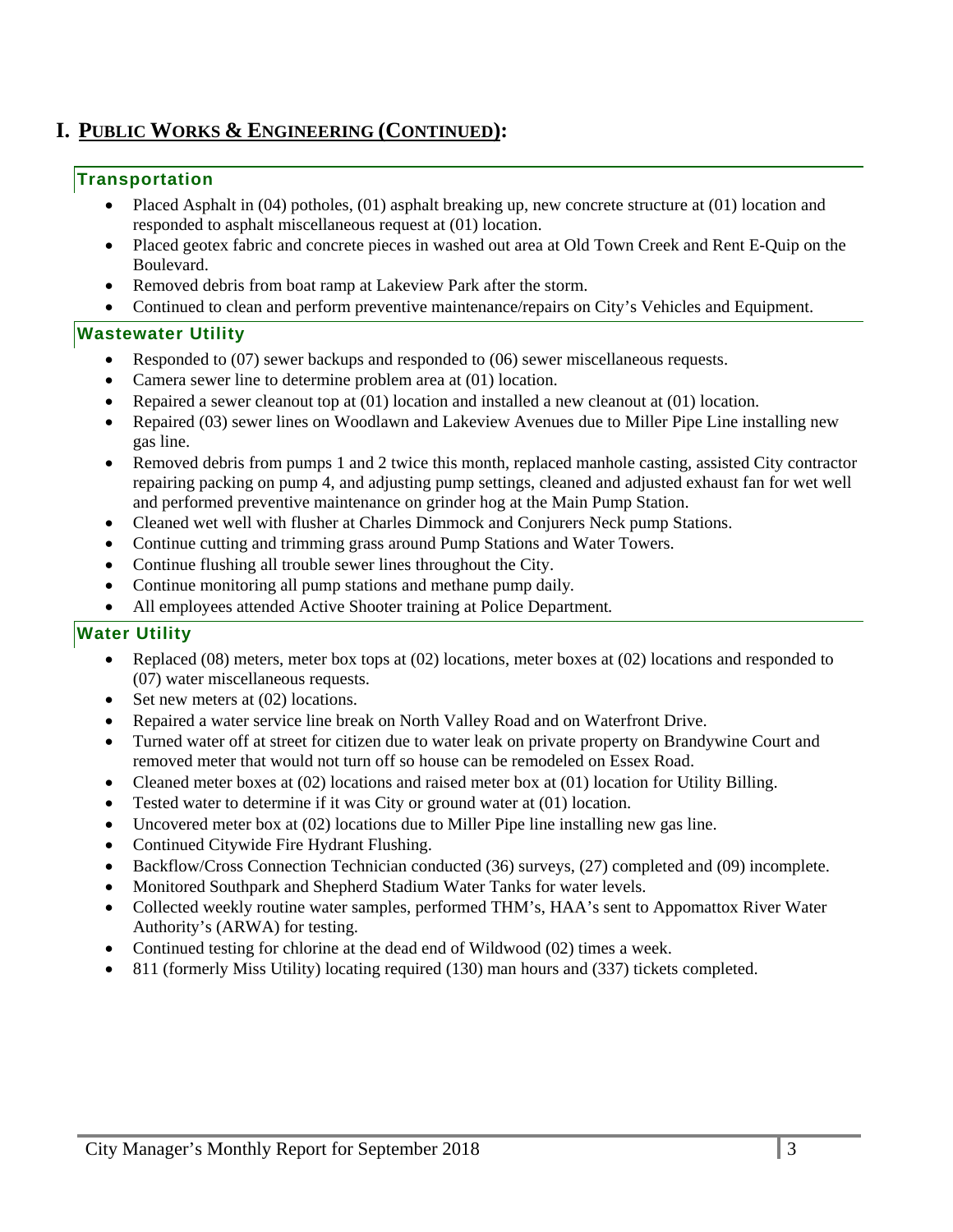## **II. PLANNING & COMMUNITY DEVELOPMENT DEPARTMENT**:

#### **Department Overview**

During the month of September, the Planning & Community Development Department has two vacancies: (1) part-time Code Enforcement Inspection and (2) the Community Development / Economic Development Planner that is shared 50-50 with Economic Development Department. The temporary worker fulfilling some of the duties associated with the Community Development Planner left in early September to pursue full-time employment. Interviews for the Code Enforcement Inspector were planned for after the selection of the Community Development / Economic Development Planner, but since that position will be re-advertised, interviews for the Code Enforcement Inspector position have been scheduled for early October.

#### **Planning & Community Development Division**

- Planning Commission did meet in the month of September and the items below were discussed. Planning Commission will be meeting next month.
	- o Preliminary Site Plan PD-4 Colonial Heights Tennis Courts.
- At City Council Work Session, staff presented on the year-to-date numbers for Code Enforcement Division.
- For CDBG, a public hearing for the CAPER was conducted on September  $25<sup>th</sup>$  at 5:00pm. The CAPER was submitted shortly afterwards that week.
- The division also continues to review zoning, sign and fence permits, answer zoning questions, answer inquiries from citizens and businesses, meet with residential and commercial developers or residents pertaining to parcels with flood plain and RPA issues, attend various meetings internally and externally, and other various daily activities.

#### **Code Enforcement Division**

 The code enforcement division recorded 108 new cases in August 2018 and observed 173 outstanding cases come into compliance.

## **Building Inspections Division**

- The building inspection division issued 41 total building and trade permits, with a total expected investment of \$433,377 in commercial construction. The department completed 122 inspections.
- No commercial CO's were issued this month. One new residential dwelling received a CO. No new building permits for new residential dwellings.

The following spreadsheet depicts the department's monthly and year-to-date statistics.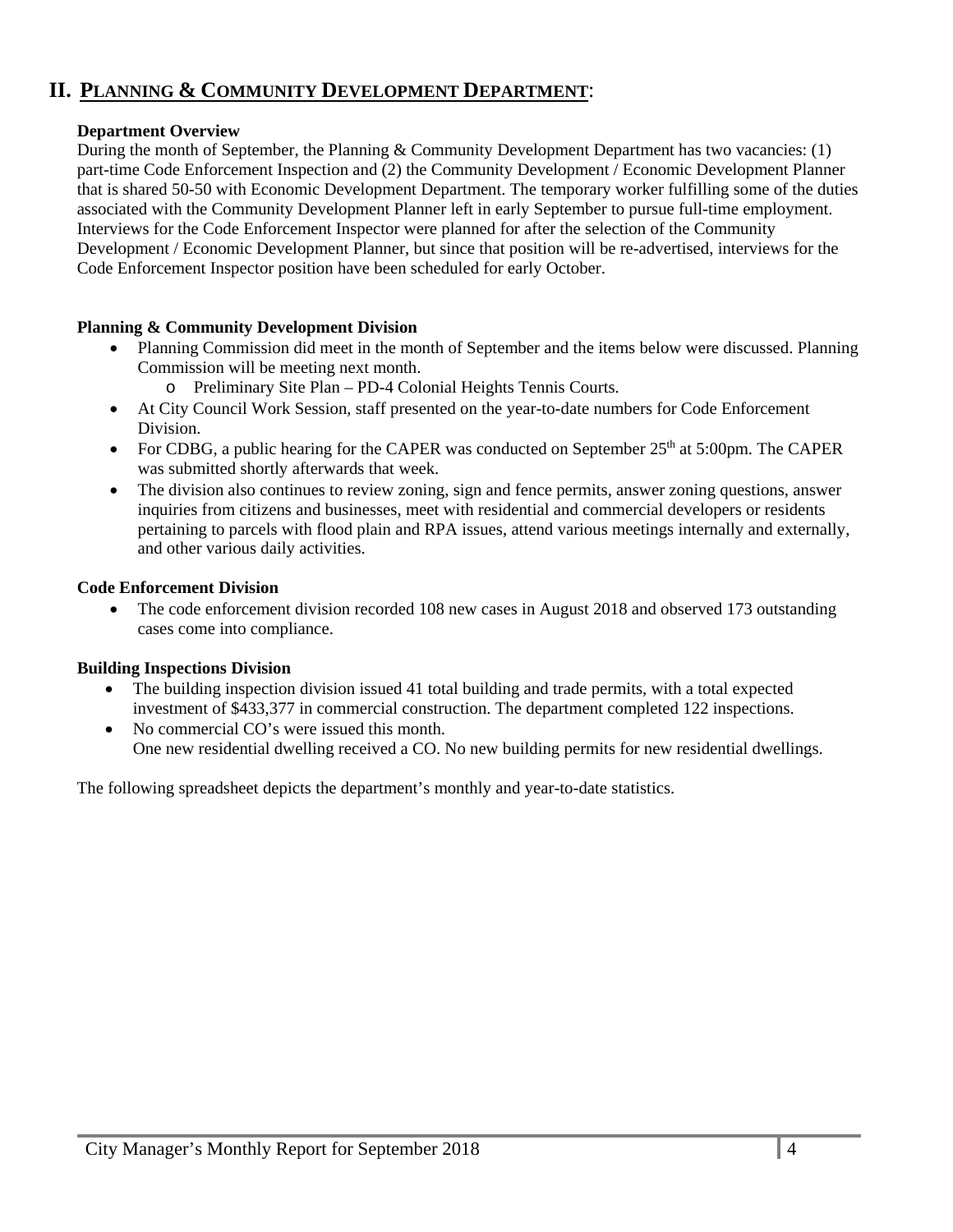| <b>Planning &amp; Community Development</b> |                       |             | <b>New Cases</b>                                     | Month          | <b>YTD</b>       |
|---------------------------------------------|-----------------------|-------------|------------------------------------------------------|----------------|------------------|
|                                             | 09/01/2018-09/30/2018 |             | <b>Total - All Categories</b>                        | 108            | 1059             |
|                                             | 10/16/2018            |             | Parking of commercial vehicle, recreational vehicle, |                |                  |
|                                             |                       |             | utility trailer, boat, and camper in Res. Districts  | $\mathbf 0$    | 82               |
|                                             |                       |             | Exterior storage of objects and equipment            | $\overline{7}$ | 118              |
| <b>Building Permits</b>                     | Month                 | <b>YTD</b>  | Damage or defacement of public or private property   | $\mathbf 0$    | $\mathbf 0$      |
| <b>Total - All Categories</b>               | 41                    | 453         | Storage of Inoperable Vehicles                       | 9              | 131              |
| Residential - New Construction              | $\mathbf{1}$          | 12          | Removal of Vegetation                                | 56             | 325              |
| Cost/Investment                             | \$215,000             | \$1,739,330 | Solid Waste: Remove unsafe substances                | 31             | 303              |
|                                             |                       |             | Zoning                                               | $\mathbf 0$    | 26               |
| Residential - Alteration/Demos              | 7                     | 81          | Virginia Property Maintenance Code                   | 5              | 74               |
| Cost/Investment                             | $$82,145$ \$          | 756,728     |                                                      |                |                  |
|                                             |                       |             | <b>Closed Cases</b>                                  | Month          | <b>YTD</b>       |
| Commercial                                  | 6                     | 48          | <b>Total - All Categories</b>                        | 173            | 1000             |
| Cost/Investment                             | \$435,377 \$          | 4,599,125   |                                                      |                |                  |
|                                             |                       |             | Parking of commercial vehicle, recreational vehicle, |                |                  |
|                                             |                       |             | utility trailer, boat, and camper in Res. Districts  | 8              | 95               |
|                                             |                       |             | No Violation                                         | $\mathbf{0}$   | 5                |
| Electrical                                  | 15                    | 138         | Compliant                                            | 8              | 90               |
|                                             |                       |             | <b>Forced Compliant</b>                              | $\mathbf 0$    | $\mathbf 0$      |
| Mechanical                                  | $\overline{7}$        | 86          | Exterior storage of objects and equipment            | 6              | 116              |
|                                             |                       |             | No Violation                                         | 0              | 5                |
| Plumbing                                    | 5                     | 88          | Compliant                                            | 6              | 111              |
|                                             |                       |             | <b>Forced Compliant</b>                              | $\mathbf{0}$   | $\mathbf 0$      |
|                                             |                       |             | Damage or defacement of public or private property   | 0              | 0                |
|                                             |                       |             | No Violation                                         | $\mathbf{0}$   | $\mathbf 0$      |
| <b>Building Inspections</b>                 | Month                 | <b>YTD</b>  | Compliant                                            | 0              | $\mathbf 0$      |
|                                             |                       |             | Forced Compliant                                     | $\mathbf 0$    | $\mathbf{0}$     |
| Residential                                 | 65                    | 626         | Storage of Inoperable Vehicles                       | 11             | 123              |
| Commercial                                  | 57                    | 615         | No Violation                                         | $\mathbf{0}$   | 7                |
|                                             |                       |             |                                                      |                |                  |
|                                             |                       |             | Compliant                                            | 11             | 114              |
|                                             |                       |             | Forced Compliant                                     | $\mathbf 0$    |                  |
|                                             |                       |             | Removal of Vegetation                                | 102            | 384              |
| <b>Planning Permits</b>                     | Month                 | <b>YTD</b>  | No Violation                                         | $\pmb{0}$      | $\overline{9}$   |
| <b>Total- All Categories</b>                | 15                    | 128         | Compliant                                            | 84             | 318              |
| Fence                                       | 3                     | 30          | <b>Forced Compliant</b>                              | 18             | 57               |
|                                             |                       |             | Solid Waste: Remove unsafe substances                | 43             | 211              |
| Signs - Temporary                           | $\pmb{0}$             | 12          | No Violation                                         | $\mathbf 0$    |                  |
|                                             |                       |             | Compliant                                            | 41             | 204              |
| Signs - Permanent                           | $\overline{7}$        | 30          | Forced Compliant                                     | $\overline{2}$ |                  |
|                                             |                       |             | Zoning                                               | 0              | 17               |
| Zoning                                      | 5                     | 56          | No Violation                                         | 0              | $\mathbf 0$      |
|                                             |                       |             | Compliant                                            | 0              | 17               |
|                                             |                       |             | <b>Forced Compliant</b>                              | 0              | $\mathbf 0$      |
|                                             |                       |             | Virginia Property Maintenance Code                   | 3              | 54               |
|                                             |                       |             | No Violation                                         | $\mathbf 0$    | 4                |
|                                             |                       |             | Compliant                                            | 3              | 50               |
|                                             |                       |             | <b>Forced Compliant</b>                              | 0              | $\boldsymbol{0}$ |

# **II. PLANNING & COMMUNITY DEVELOPMENT DEPARTMENT (CONTINUED):**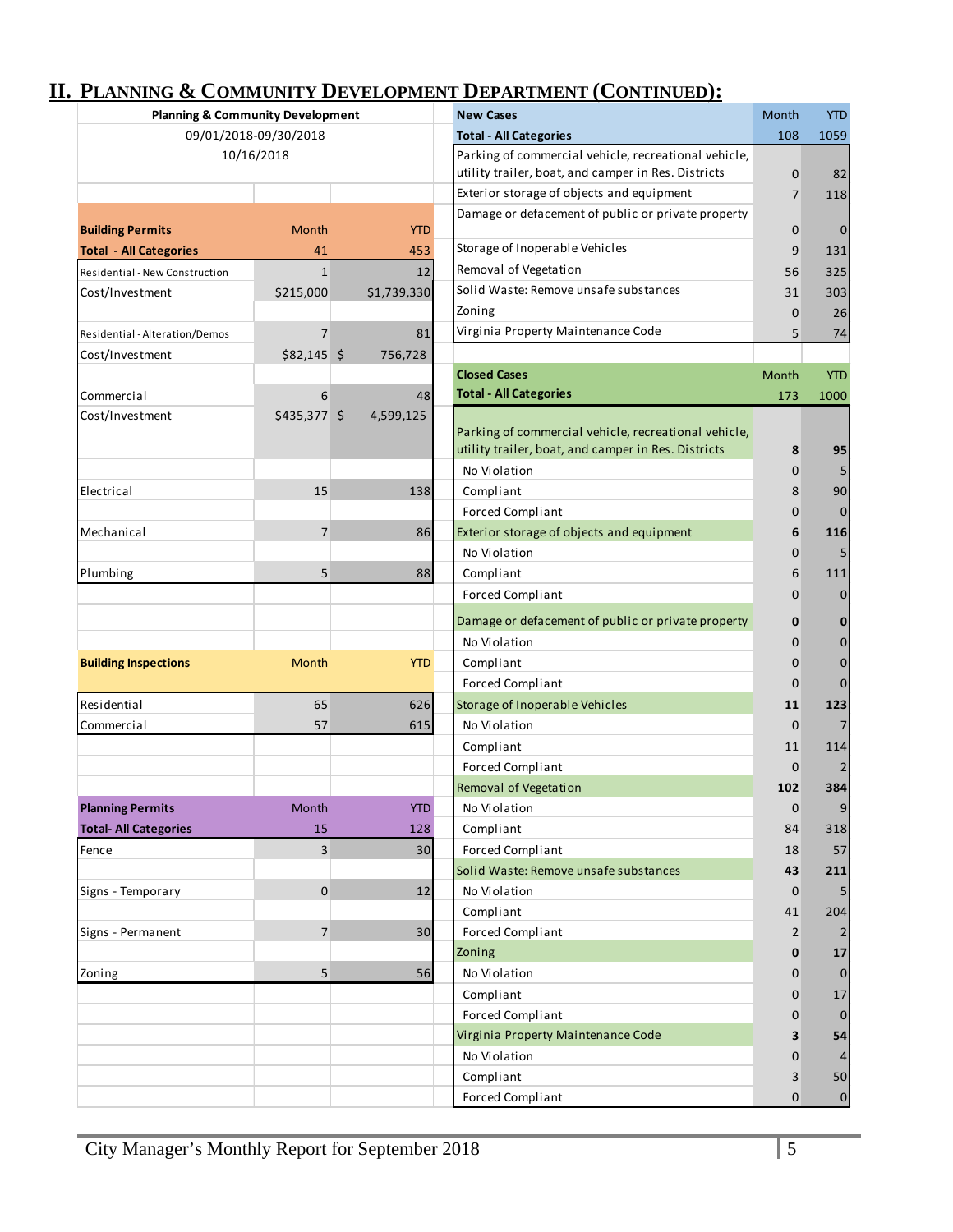## **III. ECONOMIC DEVELOPMENT DEPARTMENT:**

**UNEMPLOYMENT** FOR THE PAST 12 MONTHS – COLONIAL HEIGHTS



Source: Virginia Bureau of Labor Statistics

| <b>Comparison Over Time</b>           |                              |                 |                      |
|---------------------------------------|------------------------------|-----------------|----------------------|
| <b>Time Period</b>                    | <b>Colonial Heights city</b> | <b>Virginia</b> | <b>United States</b> |
| Aug. 2018                             | 3.5%                         | 3.1%            | 3.9%                 |
| Jul. 2018                             | 3.3%                         | 2.9%            | 4.1%                 |
| Aug. 2017                             | 4.1%                         | 3.9%            | 4.5%                 |
| 5 Year Annual Average<br>2013 - 2017  | 5.1%                         | 4.6%            | 5.6%                 |
| 10 Year Annual Average<br>2008 - 2017 | 6.1%                         | 5.4%            | 7.0%                 |

Source: Virginia Bureau Labor Statistics

## **Labor Force, Employment and Unemployment in Colonial Heights**

The table below shows the monthly not seasonally adjusted Labor Force, Employment and Unemployment data for Colonial Heights city in August 2018 per *Virginia Employment Commission*.

| <b>Labor Force</b>                         | <b>Employed</b>                         | <b>Unemployed</b> | <b>Unemployment Rate</b>                               | <b>Preliminary</b>                      |  |
|--------------------------------------------|-----------------------------------------|-------------------|--------------------------------------------------------|-----------------------------------------|--|
| 8,943                                      | 8,632                                   | 311               | 3.5                                                    | N <sub>0</sub>                          |  |
| <i>*</i> Chesterfield<br><i>*Dinwiddie</i> | 3.0 %unemployment<br>3.6 % unemployment |                   | <i>*City of Petersburg</i><br><i>*City of Hopewell</i> | 6.0 % unemployment<br>4.9% unemployment |  |
| <i><b>*Prince George</b></i>               | 3.8 % unemployment                      |                   |                                                        |                                         |  |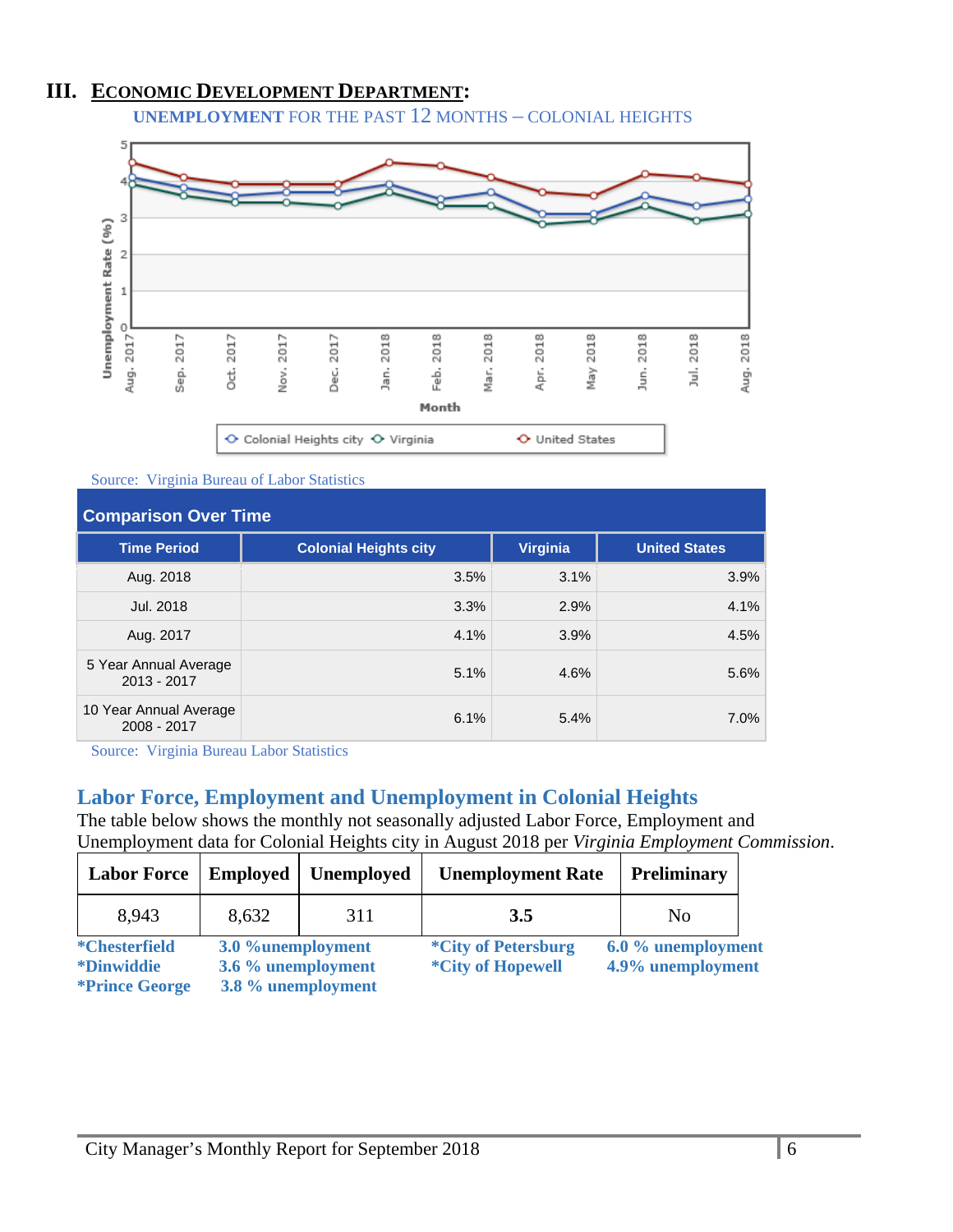## **III. ECONOMIC DEVELOPMENT DEPARTMENT (CONTINUED):**

## **Prospect Activity:**

| Direct Requests for Information: |  |
|----------------------------------|--|
| Sites/Bldgs. Submitted           |  |
| <b>Active Prospects</b>          |  |

## **Projects:**

Sedona Tap House – Nov.  $10<sup>th</sup>$  tentative opening Tractor Museum Expansion Towneplace Suites Pre-application Meeting Southgate Square Shopping Center Re-subdivision for parcel in front of Gabes Extended Stay Hotel Pre-application Meeting (Dr. Amin) Colonial Square Project

## **Meetings & Events:**

 Retail Merchants Association Monthly Meeting Crater Workforce Investment Board Business Services Committee Meeting Petersburg Area Regional Tourism Marketing Meeting Greater Realtor Association Commercial Realtors Monthly Meeting Hopewell Planned Unit Development (PUD) Presentation Network of Enterprising Women (NEW) Monthly Luncheon Colonial Square Owner Meeting Metro-Exports/RVA Program Community/Economic Development Specialist Interviews Colonial Heights Chamber Luncheon Petersburg Area Regional Tourism (PART) Meeting Virginia's Gateway Partner Meeting Boards and Commissions Dinner Workforce Investment Board Meeting Virginia Civil War Trails Meeting Virginia Retail Federation Workshop Virginia Chamber Workforce Conference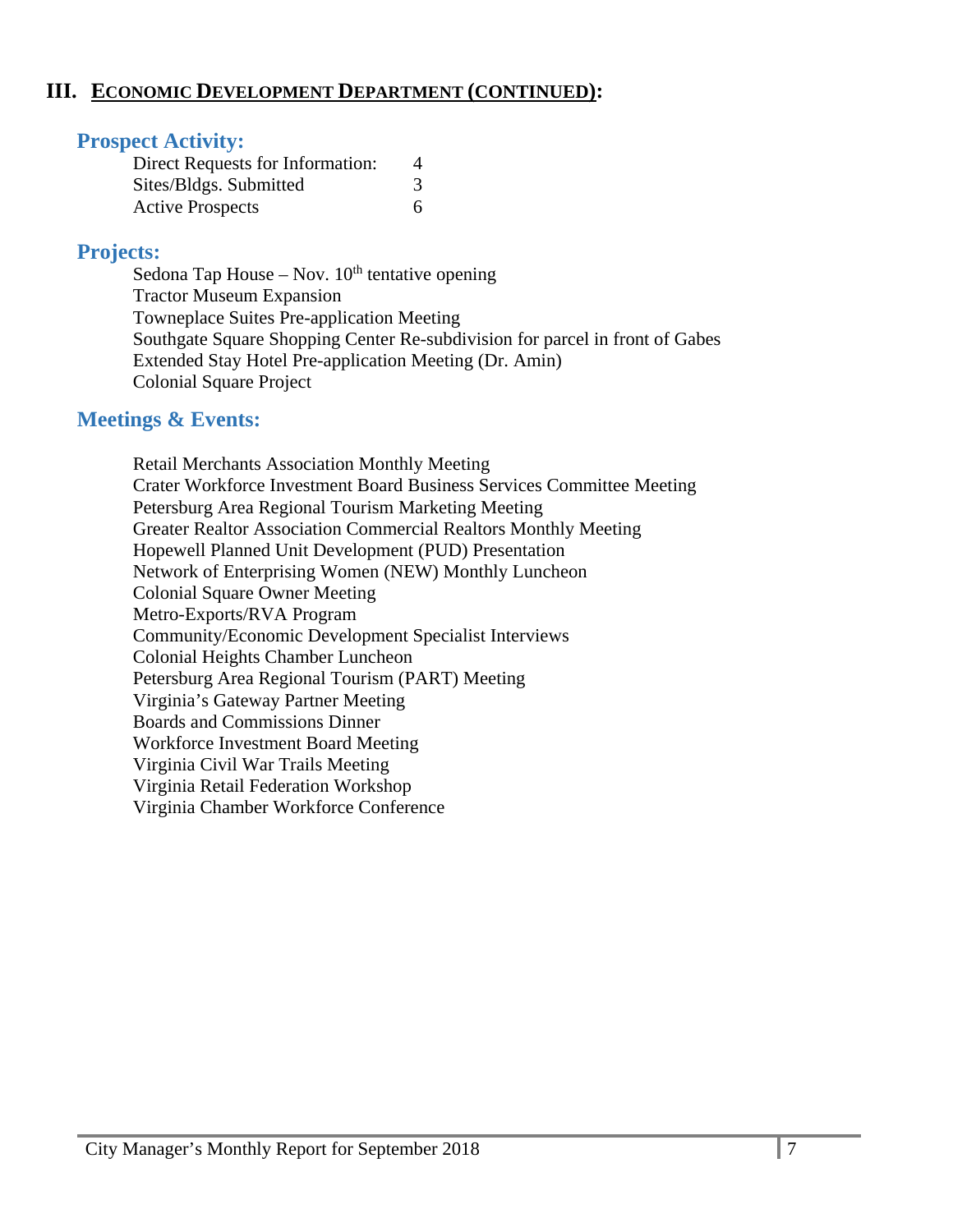## **IV. POLICE DEPARTMENT:**

 Our officers responded to 3,259 calls for service during the month of September, 2018. During the same month last year, we responded to 3,744 calls for service—resulting in a 13% decrease. We had one reported robbery, none reported in September, 2017— a 100% increase. We had one (1) report of an aggravated assault this September, with three (3) reported during the month of September,  $2017 - a\overline{67}$  decrease. We had two (2) reported burglaries in September, 2018, with one (1) reported during the month of September, 2017— a 100% increase. There were 63 Part I, or serious, crimes reported to the Colonial Heights Police Department in September, 2018. Forty-nine (49) of those, or 78%, have been cleared. Specific percentages for the Part I crimes and arrests are available upon request.

The month of September was primarily a good, but intense, month. We had no issues regarding the opening of school, and all of our resource officers returned to their respective assignments. We started hurricane preparations in anticipation of Hurricane Florence, which changed course at the last moment to our benefit and surprise. Captain Bill Anspach headed off to the FBI National Academy for a special 10-week training course. Lt. Rob Ruxer will be handling our Law Enforcement Services Division as Acting Captain until Captain Anspach returns. We are proud to report that during this transition, a property audit was successfully completed. As a staff, we are also proud to report that the Colonial Heights School Board recognized our efforts in educating their entire school personnel with the CRASE (Civilian Response to Active Shooter Events) Program, for which we are most grateful.

**Capt. Steve Groat**, commander of our **Operations Division**, reported the following from his personnel. Some of the operational highlights are as follows:

- Officers responded to the stand-alone SRMC Emergency Room for a shooting victim from an incident in Petersburg being dropped off. There was a large crowd gathering and the ER was on lockdown. Officers assisted with dispersal of the crowd and secured the landing zone for a med-flight helicopter.
- Officer Cecil Powell responded to a single vehicle crash in the 300 block of Clover Hill Avenue. The vehicle crashed through a fence and onto a front porch. An investigation identified the driver, who had a strong odor of alcoholic beverage about his breath and person and was later arrested for DUI.
- Officers responded to Old Town Drive for a death investigation from an apparent overdose. The investigation is ongoing.
- Sr. Officer P. J. Calhoun conducted a traffic stop on the Boulevard near Piedmont Avenue. During the investigation, he located 1.7 ounces of marijuana and suspected cocaine from the occupants of the vehicle.
- Officers responded to Roslyn Landing for a hand grenade that was found by a citizen. The Virginia State Police bomb squad responded and detonated the device safely.
- Career Officer Chris Wulff and K-9 Rose were called out to assist Dinwiddie County with a missing and endangered adult. Rose was able to track the missing adult for over a mile and located them in a wood line with no serious injuries.
- Officers responded to a single vehicle crash into a utility pole on the Boulevard at Sherwood Drive. The driver was arrested for DUID, and the passenger of the vehicle was charged with possession of controlled substances.
- Officers responded to a single vehicle crash into a utility pole causing a major power outage for nearly eight hours.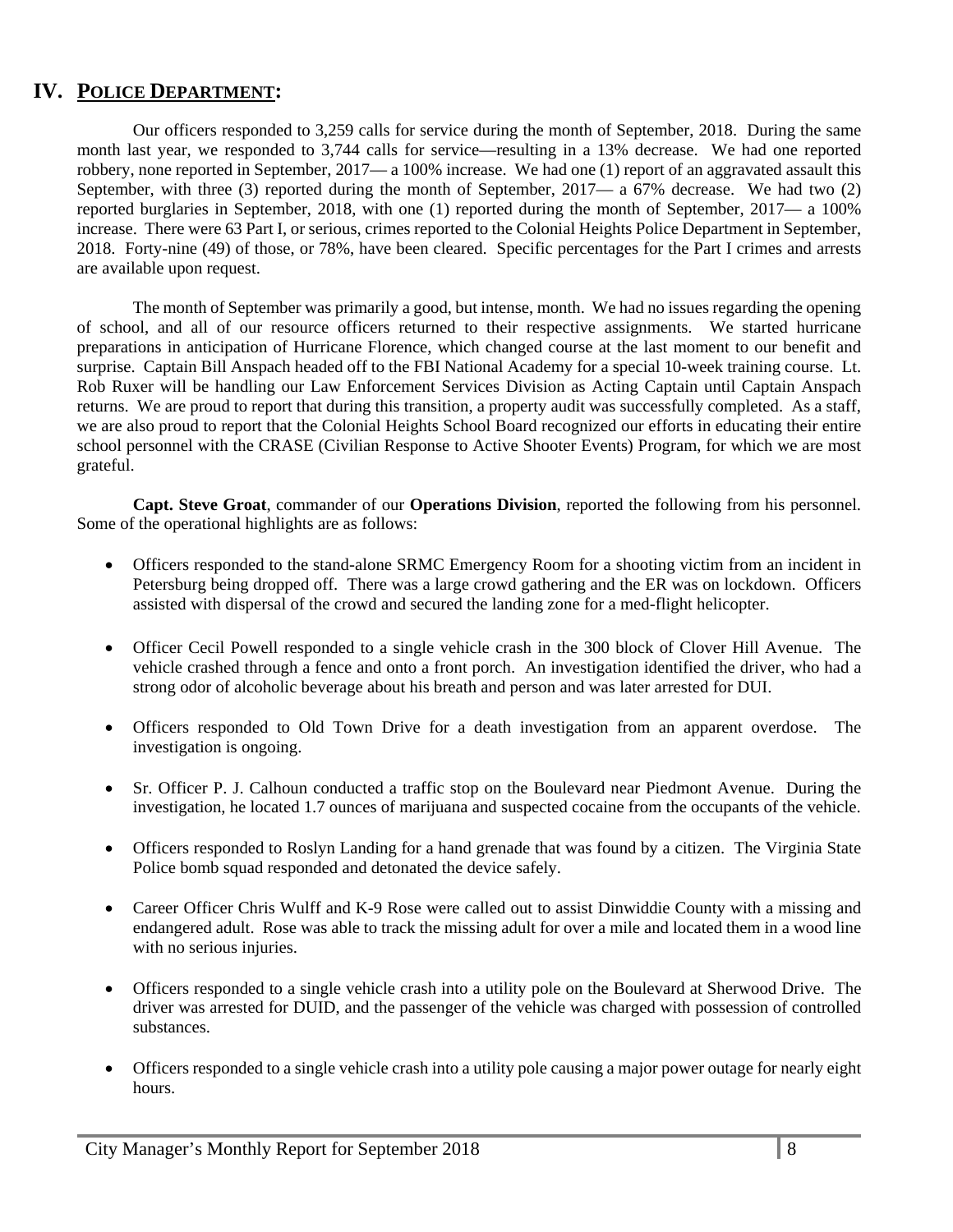## **IV. POLICE DEPARTMENT (CONTINUED):**

 During routine patrol in the Walmart parking lot, Officer Darrell Aleshire heard some loud slaps and observed a suspect striking a child in the back seat of a vehicle to the point where the child vomited in the car. Officer Aleshire obtained a number of criminal charges from this incident.

The **Law Enforcement Services Division**, commanded by **Acting Capt. Robert Ruxer**, also reported his division as having a solid month. Highlights from their reported activities are as follows:

- Captain Ruxer and Career Officer Scott Whirley spoke to residents at Encompass Health and Rehabilitation about scams affecting the elderly population.
- Members of Police Administration were recognized at the Colonial Heights School Board Meeting in appreciation of our relationship and commitment to the Colonial Heights Schools and for recent CRASE training for all school personnel.
- The LES Division began a complete audit of the Property Room in preparation of Captain Anspach turning his keys over to A/Captain Ruxer while attending the FBI Academy. The audit was successfully completed during the month, and a large amount of property properly destroyed or returned to owners. The process of conducting property disposition and removal for completed cases will continue monthly.
- All of the LES Division, along with many other members of the department, attended the Patriot Day Celebration and Cookout at Sonabank.
- Acting Captain Rob Ruxer reported to the LES Division to shadow Captain Anspach in preparation for Captain Anspach's leaving for the FBI Academy.
- School Resource Officers reported for duty at their assigned locations. It was a successful, smooth opening of the school year.

Our **Investigations Division,** commanded by **Capt. Dann Ferguson**, reported a busy month, with 14 new cases assigned to the division. Fifteen (15) cases were cleared, including eight (8) cases from previous months, all of which resulted in a 105% clearance rate. During the month of September, we had three (3) reported non-fatal overdoses. We also processed 21 concealed weapon permits and three (3) precious metal permits.

Some of the division highlights include:

- Detective Sergeant Thad Johnson was assigned four (4) new cases.
	- o One case involved a credit card fraud with an arrest made.
	- o One involved a burglary reported 15 days later.
	- o One case involved a death investigation; no foul play suspected.
	- o One case involved obtaining money by false pretenses and was cleared by arrest.
	- o One case cleared by arrest was a sexual assault that was reported in August.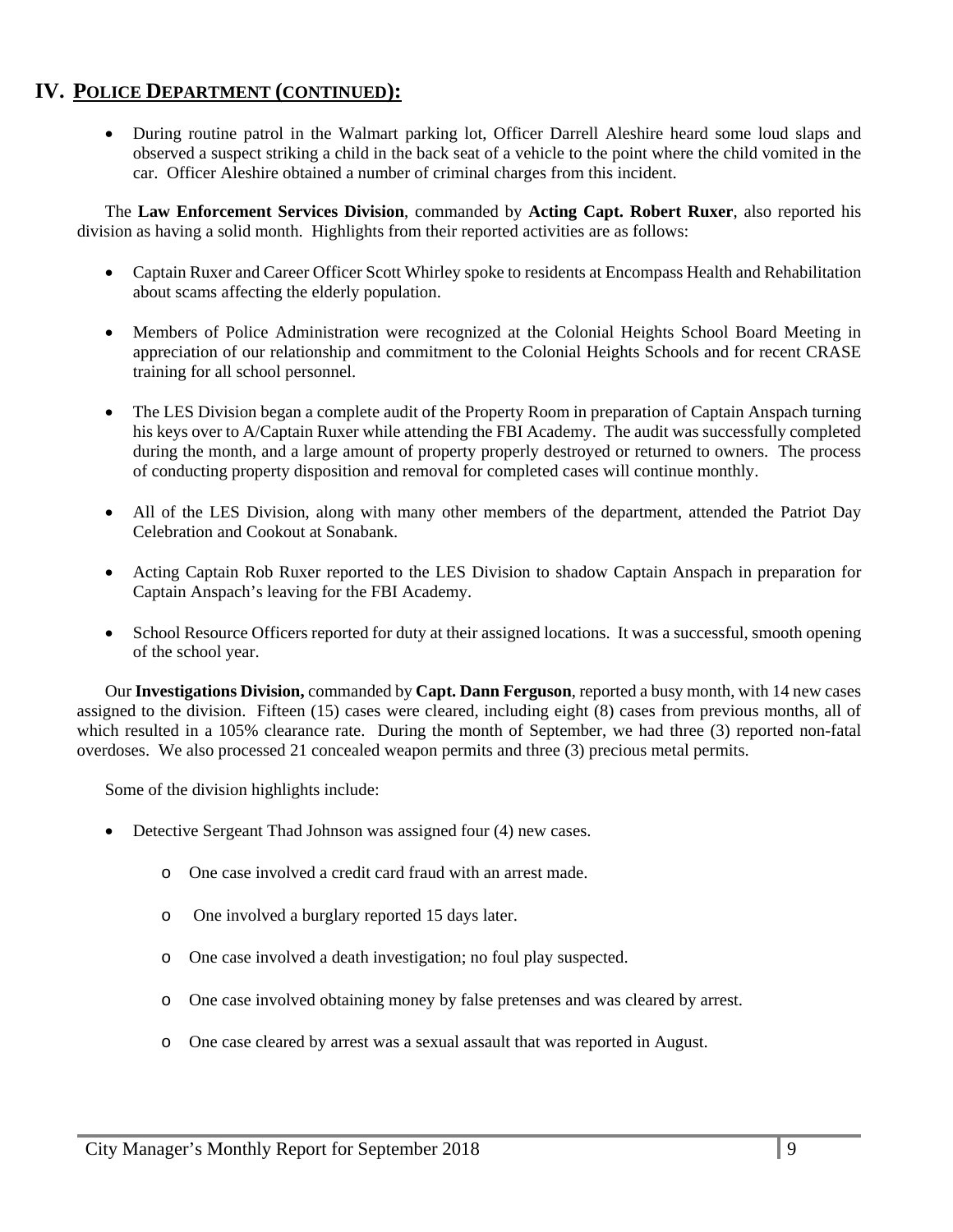## **IV. POLICE DEPARTMENT (CONTINUED):**

- Master Detective Roger Santini was assigned three (3) new cases.
	- o One case involved possession of stolen property and warrants have been obtained.
	- o One case cleared by arrest involved juveniles being disorderly at the mall.
	- o One case involved a sting operation of a local massage parlor operating without proper permits and also unlicensed therapists. Good job here by our team of investigators.
- Career Detective Chris Harris was assigned two (2) new cases this month, as follows:
	- o One case involved a petit larceny, which was cleared by arrest.
	- o One case involved a residential burglary.
	- o Seven (7) cases were cleared from previous months varying from burglaries, to a death investigation, to credit card fraud and rape.
- $\triangleright$  Master Detective Adam Brandeberry was assigned five (5) new cases this month, as follows:
	- o One case involved an assault, which was unfounded.
	- o One case involved a death investigation of a juvenile; no suspected foul play.
	- o One case involved another death investigation of a 29-year-old male; drugs are suspected, but no foul play.

No public nuisance letters were issued this month.

**Auxiliary** and **Sentinels** assisted school resource officers by working security at three football games. Auxiliary Officer Jason E. Poe graduated from the Crater Criminal Justice Academy after having completed the Basic Law Enforcement School and is now completing his field training hours. Auxiliary/Sentinel members volunteered 168 hours of service during September. Our Auxiliary/Sentinel members have volunteered 1,972 hours of service during the 2018 calendar year

 As an agency, overall we made 282 total arrests, worked 65 crashes, wrote 480 traffic citations, executed 768 traffic stops, affected 13 DUI arrests and 24 drug arrests, and issued 21 parking citations.

**Master Officer Eric L. Allen** was selected and honored as our *Employee of the Month* for **August, 2018**. Master Officer Allen had an excellent month, issuing 51 summonses and 22 warnings. He also investigated 11 new cases in August and cleared nine (9) of them, for a clearance rate of 81%. One of the cases that Eric investigated involved a stolen cell phone reported by a 14-year-old female at Target. Master Officer Allen was able to locate the phone with the "Find My iPhone" application. He responded to Petersburg and located the residence wherein the phone was located. At that point, he was able to speak to the mother of the male juvenile who had stolen the phone, recovered the phone, and released the juvenile to his mother.

Eric also assisted in a foot pursuit in the area of Dupuy Avenue. He was able to locate the possible suspect and assisted in taking the male into custody. The suspect had a firearm in his waistband when he was arrested.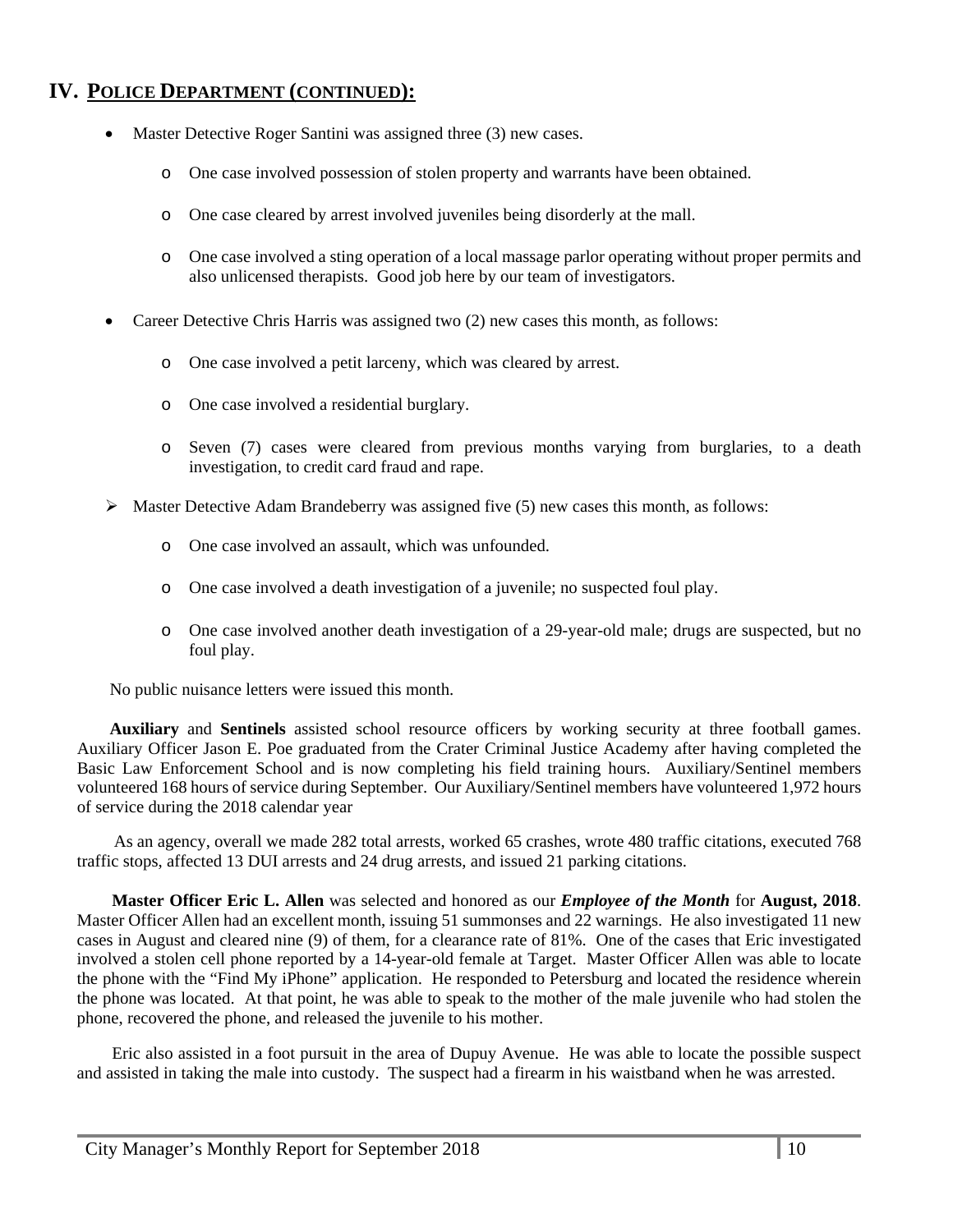## **IV. POLICE DEPARTMENT (CONTINUED):**

If there is one thing that Master Officer Allen can be noted for, it is that he is a very hard worker and always prepared for duty. He is a leader on the shift and is always ready to handle anything given to him. He believes in the team concept and works diligently with his shift partners. Without complaint, he will always be at the ready to jump in and help, providing a leading example of what makes a strong police officer and great co-worker. For these reasons, we feel that Master Officer Eric Allen deserves the Employee of the Month Award.

| <b>Crime</b>                | <b>September</b><br>2017         | <b>September 2018</b>           | <b>Percentage of</b><br><b>Increase/Decrease</b> |
|-----------------------------|----------------------------------|---------------------------------|--------------------------------------------------|
| Homicide                    | $\overline{0}$                   | $\theta$                        | 0%                                               |
| Rape                        | 1                                | $\theta$                        | $-100%$                                          |
| Robbery                     | $\overline{0}$                   |                                 | 100%                                             |
| <b>Aggravated Assault</b>   | 3                                | 1                               | $-67%$                                           |
| Simple Assault              | 15                               | 13                              | $-13%$                                           |
| Breaking & Entering         | 1                                | $\overline{2}$                  | 100%                                             |
| Larceny                     | 58                               | 46                              | $-21%$                                           |
| Vehicle Theft               | $\mathbf{1}$                     | $\overline{0}$                  | $-100%$                                          |
| Arson                       | 1                                | $\overline{0}$                  | $-100%$                                          |
| Shoplifting                 | 31                               | 33                              | 6%                                               |
| <b>DUI</b> Arrests          | 13                               | 13                              | 0%                                               |
| <b>All Criminal Arrests</b> | 393                              | 282                             | $-28%$                                           |
| <b>Calls for Service</b>    | 3,744                            | 3259                            | $-13%$                                           |
| <b>September 2018</b>       | <b>Number</b><br><b>Reported</b> | <b>Number</b><br><b>Cleared</b> | <b>Percentage Cleared</b>                        |
|                             | 63                               | 49                              | 78%                                              |

# DEPARTMENT STATISTICS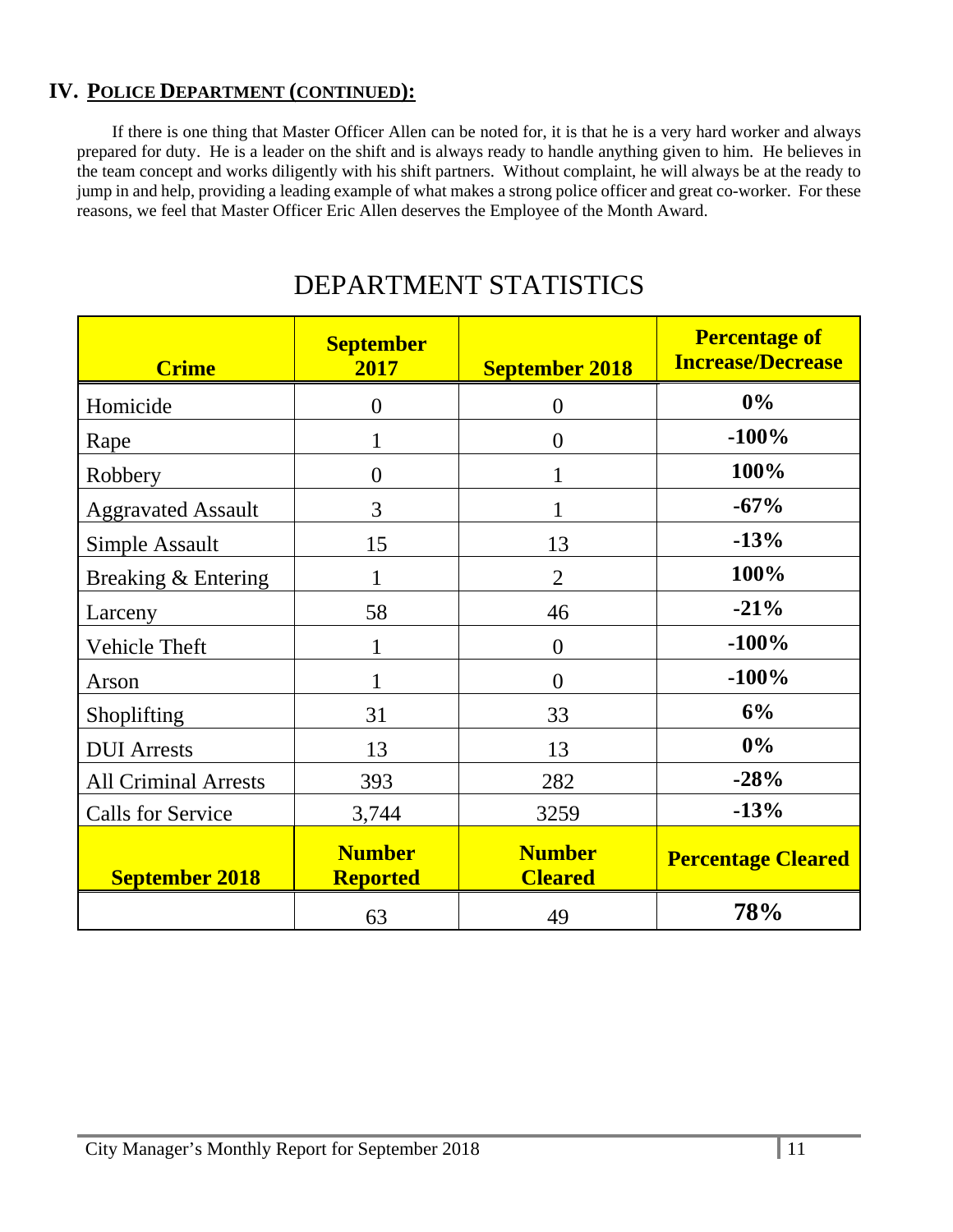## **V. FIRE & EMS DEPARTMENT:**



**Total:** 226 100% **100%**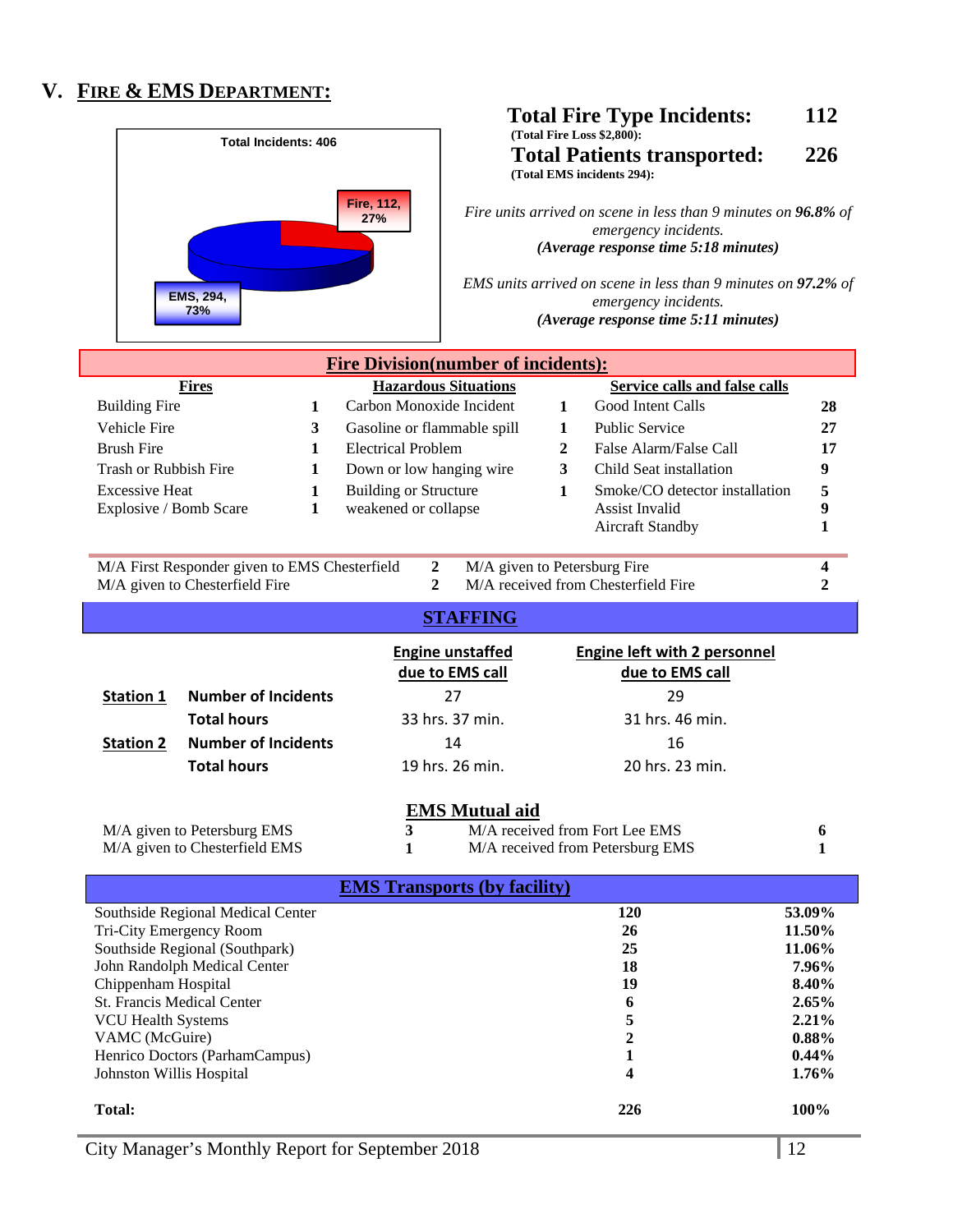## **VI. FINANCE DEPARTMENT:**

## **Departmental Highlights**

- ERP System- The evaluation team visited the City of Franklin during the month to discuss and observe the Edmunds MCSJ system with their counterparts. Likewise, team members visited their counterparts during the month to observe the Tyler Munis system. Both vendors will be providing scripted demos in October and the team will make their final recommendation to Council in November.
- The auditors are working on the City's report and wrapping up their work remotely. We expect to receive a draft of the report in late October or possibly early November.
- Council approved the issuance of a bank loan of \$5.825M in September. Staff has been working with the City's financial advisor and bond counsel to draft the final agreements. We expect to close on the loan on October 19.
- The City has issued RFPs for a business process consultant and water and sewer financial analysis and rate study.

**Finance –** 1,010 Checks processed; 3 Alarm citations sent

**Purchasing –**187 total purchase orders were completed with 157 being processed by purchasing and 30 departmental purchases being reviewed. This compares to 185 being completed for the same period in 2017. In addition, 82 check requests were prepared by departments which are not processed by Purchasing.

## **Bid/RFP Activity**

- The evaluation team on Invitation #18-071302-1072 Financial Management, Tax Administration and General Enterprise Resource Planning Software performed site visits during the month.
- Invitation # SP18-100102-1075, Computer Aided Dispatch (CAD), Mobile client, Law Enforcement Records Management Software (RMS) Automatic Vehicle Locator (AVL ) CAD to CAD Solution was due back on October 1. Six proposals were received.
- Invitation #18-112602-1077, Consultant to complete a water and sewer financial analysis and rate study (with option for infrastructure condition assessment), was issued on October 5. Proposals are due back on October 26. The intent of the study is to independently assess and evaluate the City's existing rates and provide recommendations for a water and sewer rate structure for at least the next five years that will meet the City's financial and operational goals.
- Invitation #18-101602-1078, Business Process/Management Information Consultant, was issued on Sept 28, with proposals due on Oct 16. The consultant's services are to be provided prior to and concurrent with the implementation of a new enterprise resource planning system, planned to commence in the spring of 2019.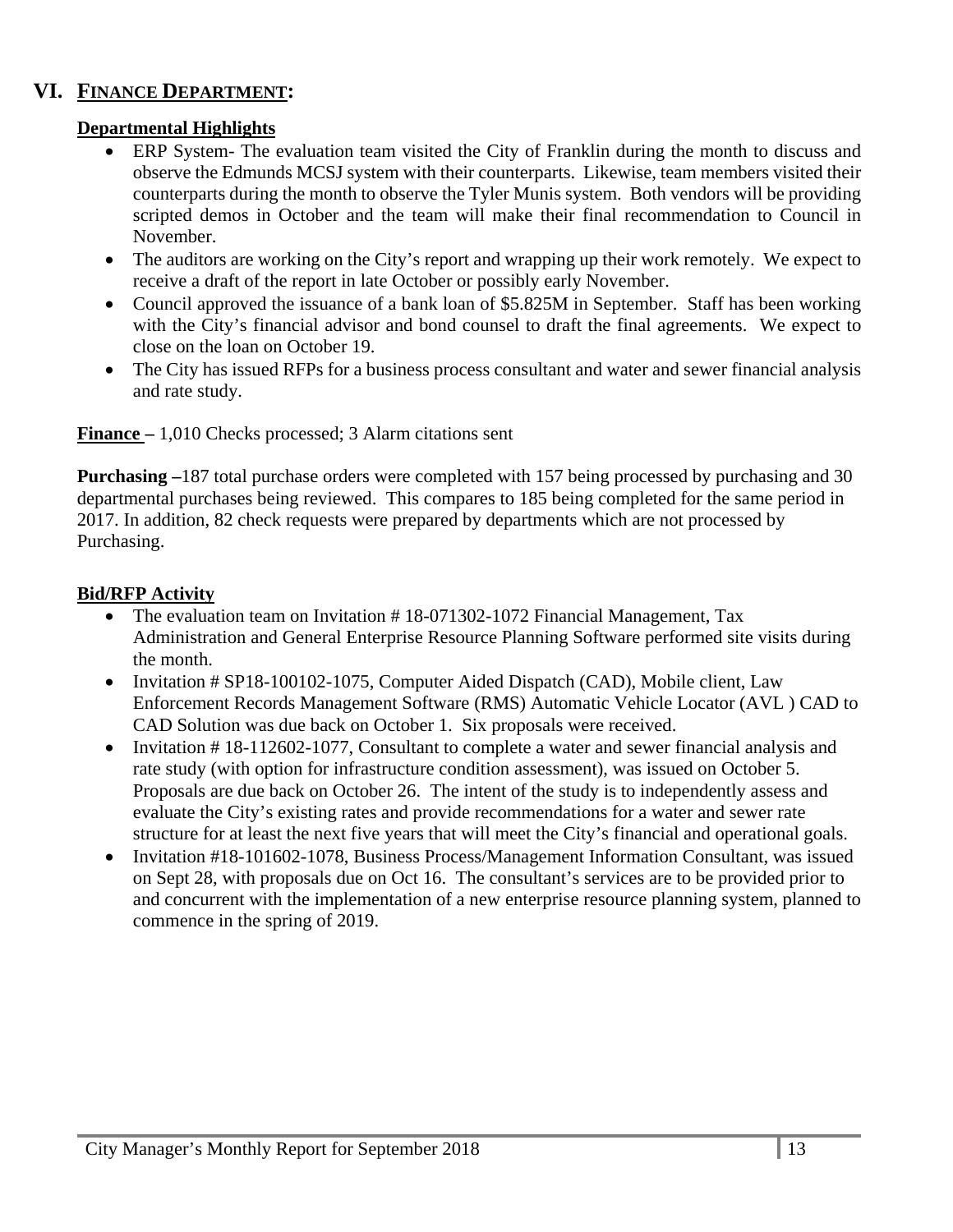## **VI. FINANCE DEPARTMENT (CONTINUED):**

## **Other Purchasing Activity**

- The emergency vendor contact book was updated during the month in anticipation of Hurricane Florence bringing bad weather to the area.
- Two Zero Turn mowers were purchased for the Recreation Department, using a state contract with Toro.
- A Purchase Order was issued to TJ Distributors to correct seating concerns at Shepherd Stadium. The City negotiated extensively with this vendor, and floor mounted seats will be installed in the stadium at a significant discount.
- Staff is looking into the possibility of adding City Hall to the new emergency generator to be installed at the Public Safety Building.
- A Purchase Order was issued to the City's "on-call" vendor for transportation engineering services to design a 10ft wide paved multi-use trail with 2ft gravel shoulders, along the Appomattox River, part of the Phase V Trail project.
- Purchase Order issued to the City's "on-call" vendor for transportation engineering services. Services are for the design of a 5 foot sidewalk with ADA ramps, on the south side of Eastman Avenue, Hillcrest Avenue and Orange Avenue, beginning at the west end of the Boulevard (US Route 1) and running east to Ross Avenue.
- Purchase order issued to the City's "on-call" vendor for transportation engineering services, for the design for the Temple Avenue traffic signal project. The project includes preparation of traffic signal timing plans along Temple Avenue to improve travel times & reduce congestion, which also includes design plans for the reconstruction of two span wire traffic signals.

## **Risk Management**

- A citizen filed a claim against the City, for dead branches falling on her 2000 Mustang. The branches fell on the vehicle windshield, which caused it to crack. Rain water went into the vehicle, causing her insurance company to total the vehicle.
- A driver attempting to turn around, drove into a wet muddy area, striking a raised collar of a City manhole. The vehicle struck the manhole and knocked the manhole completely off the concrete footing. The front passenger side tire then became lodged inside the concrete opening of the manhole. A tow truck was called to remove the vehicle.
- A notice of a possible lawsuit was received, against the City's Police Department.

## **Utility Billing**

- $\bullet$  Bi-monthly Utility Bills Sent 3,833
- Delinquent Notices Sent 761 or 21.00% with 101 cut off for nonpayment.
- \$421.28 in set-off Debt Collections received for this month.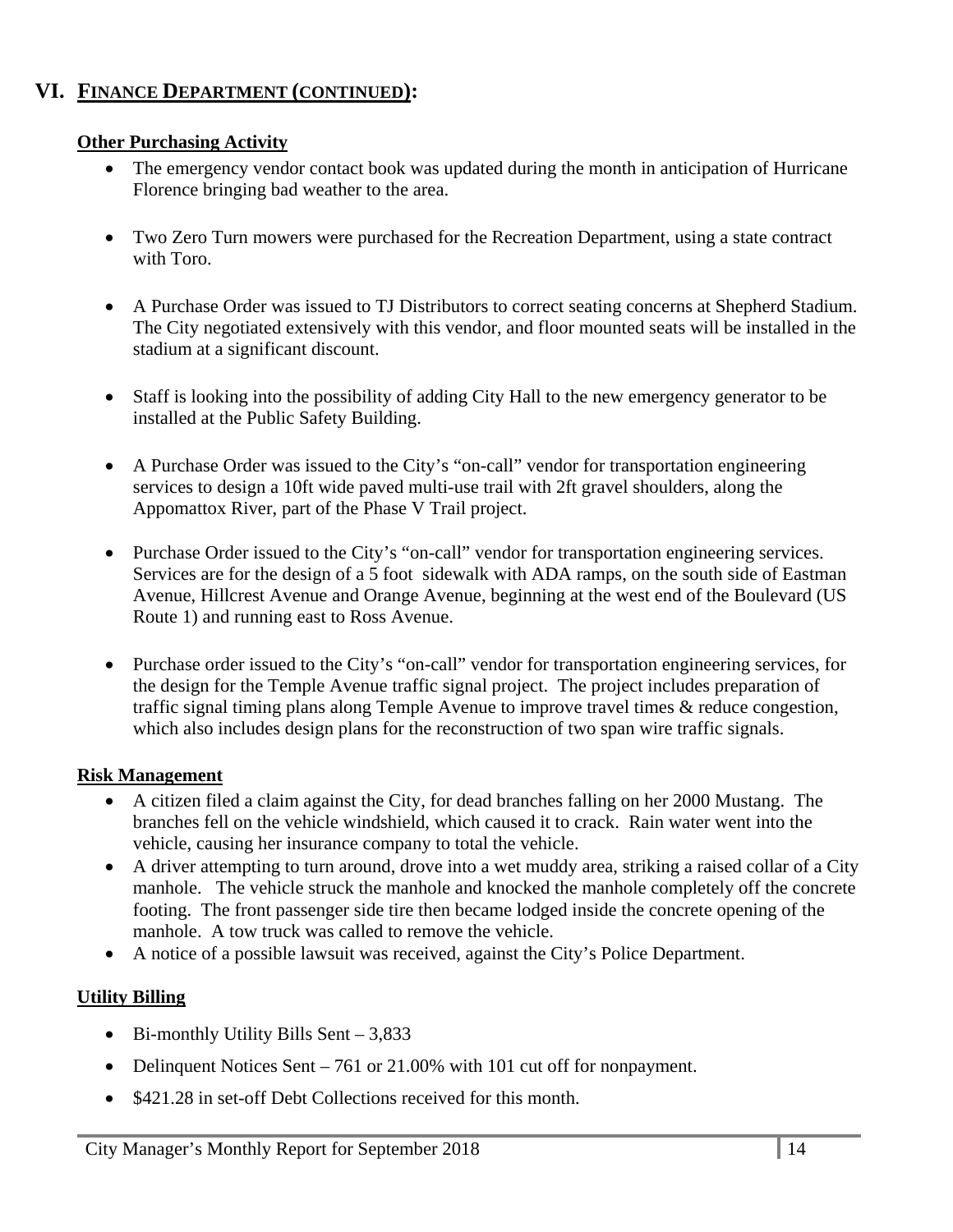## **VII. HUMAN RESOURCES DEPARTMENT:**

The following information is a summary of activities for the Human Resources Department during the month of September 2018:

## **Advertisements**

| Department                    | Position                        |
|-------------------------------|---------------------------------|
| Fire & EMS                    | <b>EMS</b> Firefighter          |
| Office on Youth               | Site Supervisor (Part-time)     |
| Office on Youth               | Support Worker (Part-time)      |
| Police                        | Police Officer                  |
| <b>Recreation &amp; Parks</b> | <b>Recreation Specialist II</b> |

## **Applications & Testing**

|                                 | <b>Total Applications</b> | Total Hits on Job        |
|---------------------------------|---------------------------|--------------------------|
| Position                        | Received                  | <b>Announcement Page</b> |
| <b>EMS</b> Firefighter          | 31                        | 264                      |
| <b>Public Works Technician</b>  | 24                        | 292                      |
| Police Officer                  | 31                        | 264                      |
| <b>Recreation Specialist II</b> | 97                        | 601                      |
| Site Supervisor (Part-time)     | 12                        | 374                      |
| Support Worker (Part-time)      | 21                        | 297                      |

## **Pay Plan Study**

 The survey questionnaire was finalized and distributed to surrounding and similar size localities with responses due by October 31, 2018.

## **Miscellaneous**

- New employee orientation sessions were held for two staff members.
- Exit interview sessions were held for three staff members.
- Attended a discrimination law seminar presented by Woods Rodgers and Richmond SHRM.

Attended the 2018 Virginia Workforce Conference, which focused on Veteran's Services Programs for the Commonwealth of Virginia.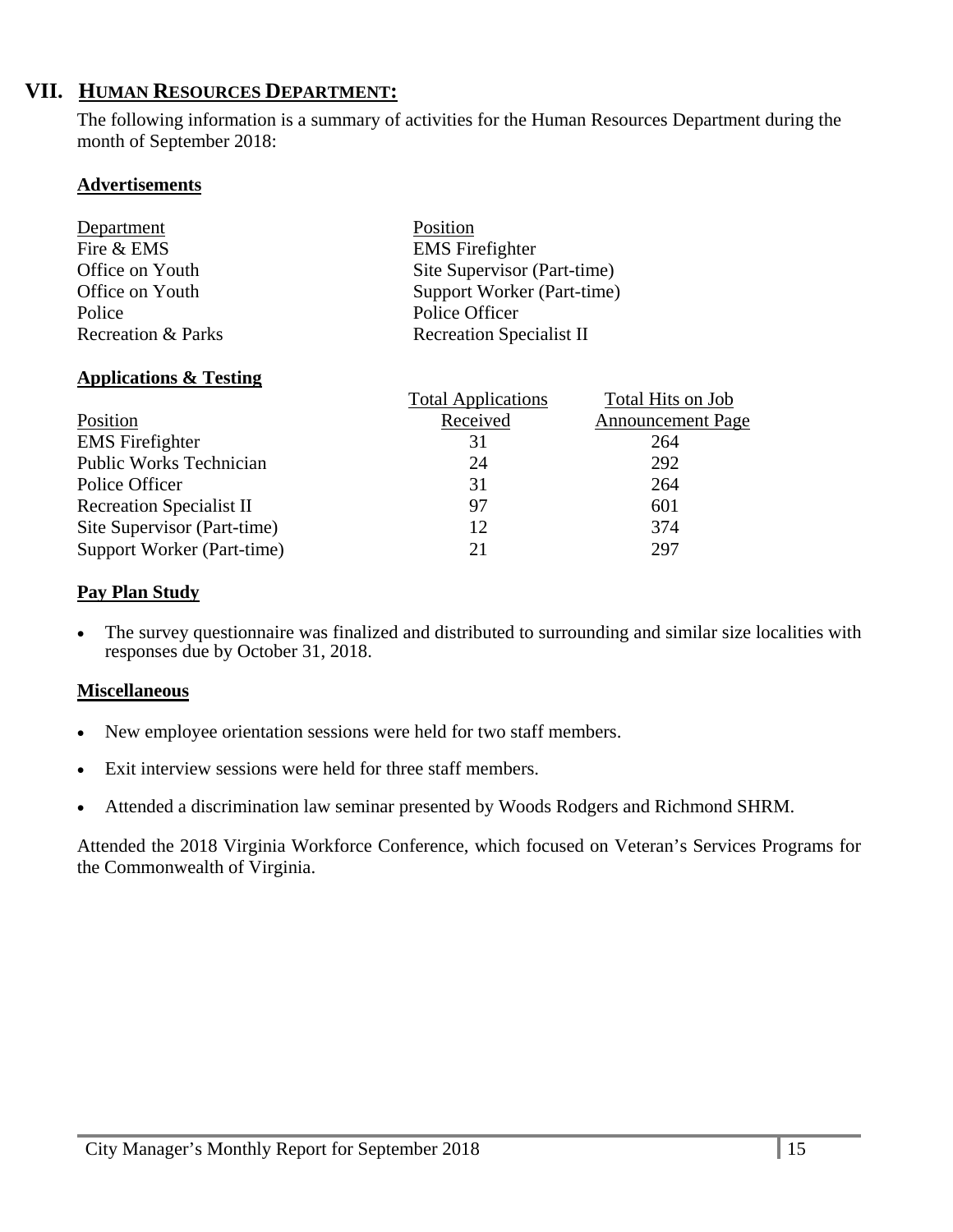# **VIII. INFORMATION TECHNOLOGY DEPARTMENT:**

The City's website, www.colonialheightsva.gov, had 51,349 page views in the month of August.



- $\star$  Citizens submitted and city staff processed 445 service requests and questions through the "Report a Concern" module during the month of September. The City of Colonial Heights' Facebook Page now has 4,523 fans and the City's Twitter account has 1,305 followers. There are 3,403 subscribers for In The News.
- $\star$  Proactive Information Management completed 76 hours of IT service and maintenance for City departments this month.

## **IX. LIBRARY:**

- $\approx$  The library staff circulated 20,206 titles in September.
- $\star$  Residents borrowed 6,569 e-books on Kindles, while 504 e-books and audios were downloaded from the library's online Hoopla collection. There are currently 709 residents registered for the Hoopla service.
- $\mathbf{\hat{x}}$  The public computer center had 1,465 users, while the iPad center was used 77 times.
- $\hat{x}$  The children's story time program had 183 children participating.
- $\mathcal{R}$  The library's meeting rooms were used by 114 groups.
- $\lambda$  An average of 642 residents used the library each day, while 56 residents registered for new library cards.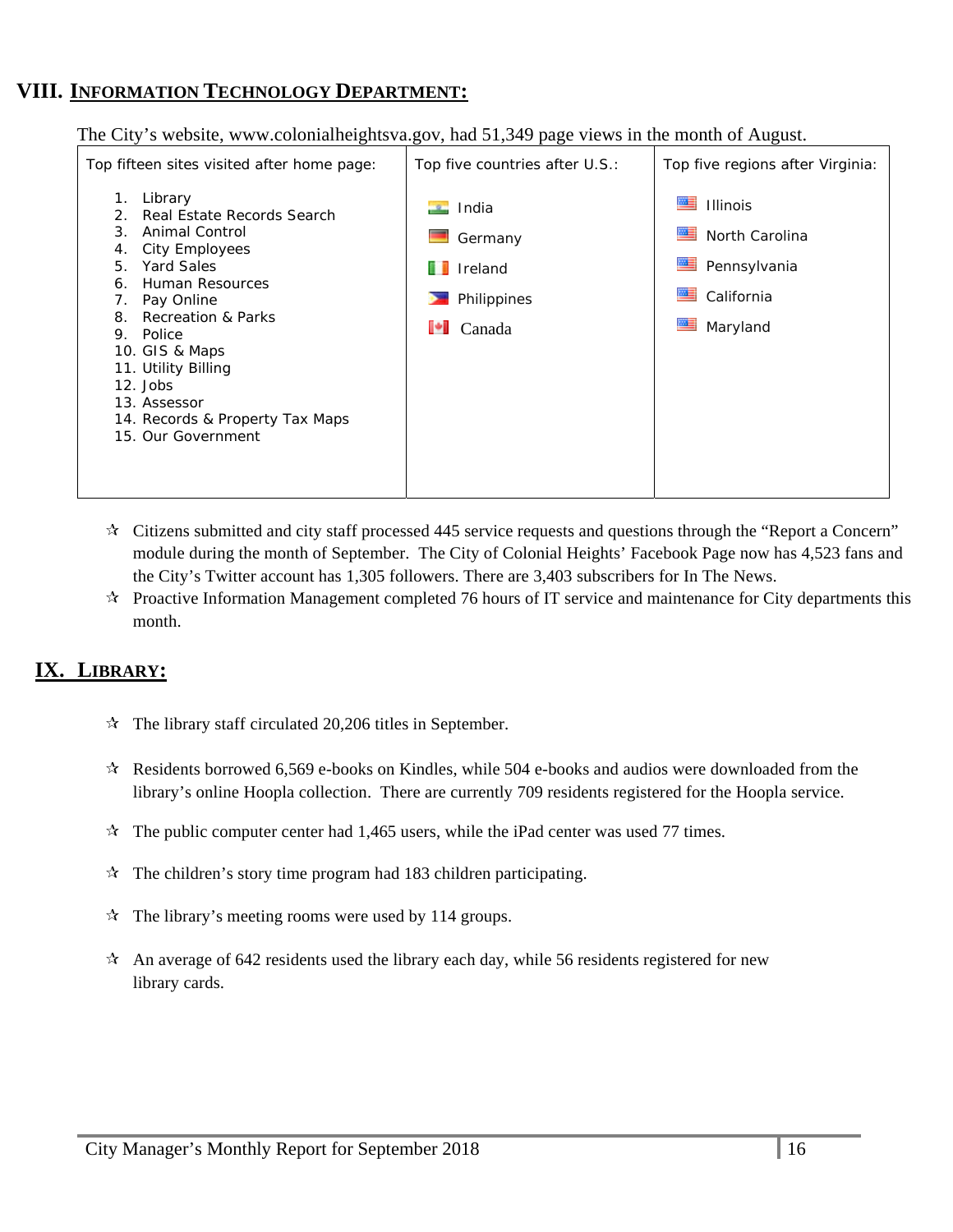# **X. RECREATION & PARKS DEPARTMENT:**

## **Recreation Division**

In September, the Recreation Division kicked off its Fall programs. Athletic programs began playing games in early September to include Football/Cheerleading, Girls Fast Pitch Softball, Boys Fall Baseball, Girls Volleyball and our Fall Adult Softball league. Our athletic fields hosted numerous tournaments and games to include youth and adult softball and youth soccer. Staff began preparations for city events to include Halloween in the Park, Christmas Tree Lighting and the Christmas Parade.

| Athletics/Programs              | 2018           | 2017     |
|---------------------------------|----------------|----------|
| Adult Softball (Fall League)    | 16 teams       | 19 teams |
| Youth Football Registration     | 82             | 45       |
| Youth Cheerleading Registration | 50             | 51       |
| Ready, Set, Run                 | 9              | 12       |
| Boys Fall Baseball              | 40             | 34       |
| Girls Fast Pitch Fall Softball  | 54             | 27       |
| Volleyball                      | 25             | n/a      |
| Little Tykes All-Stars          | 12             | 16       |
| Therapeutic Recreation          | 78             | n/a      |
| Yoga in the Park                | 38             | 143      |
| Karate                          | $\overline{4}$ | 10       |
| <b>Belly Dancing</b>            | 5              | 6        |
| <b>Facility Usage</b>           | 2018           | 2017     |
| Community Room Attendance       | 900            | 990      |
| Community Room Reservations     | 20             | 30       |
| Pavilion Attendance             | 2,268          | 2,175    |
| Pavilion Reservations           | 36             | 35       |
| Field Attendance                | 7,625          | 7,275    |
| Field Rentals                   | 82             | 82       |

#### **Lunch & Learn Medicare Mistakes**



**Richmond Trolley Trip** 



| <u> Agency on Aging</u>                  |                 |                  |
|------------------------------------------|-----------------|------------------|
| <b>Agency on Aging Activities</b>        | 2017            | 2018             |
| Adult Coloring                           | N/A             |                  |
| Bingo in Center                          | 9               | 44               |
| Bowling                                  | 256             | 240              |
| <b>Bridge Party</b>                      | 48              | 48               |
| <b>Bridge Tournament</b>                 | 91              | 97               |
| <b>BUNCO</b>                             | N/A             | 12               |
| Senior Club Meeting                      | 65              | 46               |
| Senior Golf Association Fort Lee         | 471             | 367              |
| Senior Golf Association Tri-Cities       | N/A             | 143              |
| Sing A-Long                              | 21              | 26               |
| Awareness/Education                      | 2017            | 2018             |
| <b>Blood Pressure Check</b>              | 33              | 40               |
| Central VA Health Services Lunch & Learn | N/A             | 21               |
| LifeLine Screening                       | N/A             | 64               |
| Medicare Mistakes Lunch & Learn          | N/A             | 34               |
| Classes                                  |                 |                  |
| Bridge 101                               | 2017<br>10      | 2018<br>16       |
| Colorful Creation Open Paint             | 29              | 22               |
| Crochet & Knitting                       | 36              | 43               |
| Line Dancing Class                       | 52              | 83               |
| Quilts for Vets                          | 7               | 3                |
| Sewing Class                             | 18              | 17               |
| Tap Class                                | 50              | $\overline{52}$  |
| Tech Savy                                | 3               | 5                |
| Watercolor with Faye                     | $\overline{33}$ | 27               |
|                                          |                 |                  |
| Fitness                                  | 2017            | 2018             |
| Muscles in Motion                        | 183             | 194              |
| Sit & Let's Get Fit                      | 135             | 230              |
| Strength & Stretch<br>Tai Chi            | 364             | 337              |
| Pickleball                               | 20              | 30               |
| Water Aerobics                           | 32              | 184              |
|                                          | 51              | 33               |
| Yoga                                     | 112             | $\overline{119}$ |
| <b>Trips</b>                             | 2017            | 2018             |
| Highland & Carter Mountain               | $\rm N/A$       | 26               |
| Richmond Trolley                         | N/A             | 24               |
| Total                                    | 2,129           | 2,536            |
| Volunteer Hours                          | 31              | 24               |
| Meals                                    | 2017            | 2018             |
| Home Delivery Meals                      | 80              | 40               |
| Site Meals                               | 48              | 45               |
| Transportation                           | 2017            | 2018             |
| <b>Total Passengers</b>                  | 239             | 295              |
| Total Trips                              | 452             | 576              |
| Total Miles                              | 2545            | 3039             |
| Wheelchairs                              | 6               | 9                |
| Donations                                | \$175.20        | \$211.20         |
| NewRiders                                | 3               | 3                |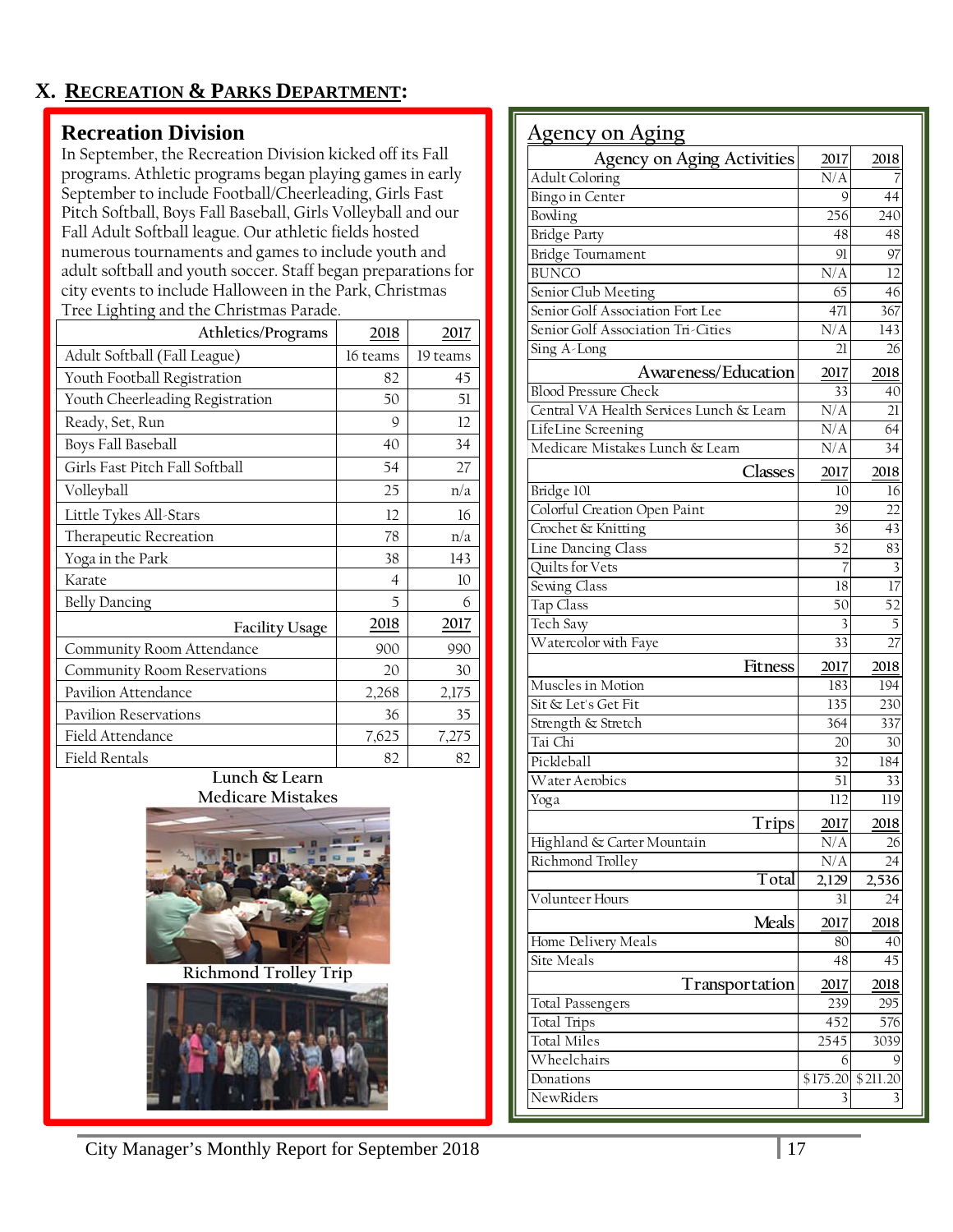## **X. RECREATION & PARKS DEPARTMENT (CONTINUED):**

# **Violet Bank Museum**

Attendance (143)

Tours – 33 / Grounds Only - 77 / Onsite Program - 33

- VBM received a loan of interesting photos and artifacts from the WWI and WWII. Staff is working on getting these displayed and labeled to further expand the timeline of the house and how world events affected those in Colonial Heights.
- VBM welcomes volunteers Jeff and Mary-Ellen Anderson. The couple has an extensive history of community service, are very effective event organizers and are very knowledgeable about local history.
- Staff continues to work hard on the big upcoming fall festival carnival extravaganza, happening October 27.
- A new outreach program is in the research and development stage to increase visitor numbers and interest in Violet Bank Museum.
- Violet Bank Stitchers from the Heart donated 8 pet cage cozy mats to Smitty's Cat Rescue, and adult hats, adult scarves, baby hats, baby blankets, baby sweaters, and toddler mittens to CARES, Inc.; a local group that assists women and children in crisis.



# **Parks, Horticulture, Buildings & Grounds**

- Laid out and painted soccer fields at Soccer Complex.
- Put out trashcans, benches, and bleachers at all fields at Soccer Complex.
- Painted football field, field hockey field, band practice field for High School as needed.
- Dragged and lined ballfields as needed for league and tournament play.
- Installed new Fibar in White Bank Park playground.
- Installed new Fibar in Floral M. Hill Park playground.
- Replaced broken boards on pier at Roslyn Landing Park.
- Replaced broken boards on benches at Roslyn Landing Park river walk.
- Mulched Temple Ave. roundabout medians.
- Prepared equipment and facilities for Hurricane Florence.
- Weeded beds at all sites as needed.
- Mulched sites as needed.
- Trimmed Bayberry bushes, shrubs, and Holly trees at Legacy Garden.
- Trimmed suckers off Bradford Pear trees at welcome sign on Temple Ave.
- Trimmed suckers off Crepe Myrtles at White Bank Park.
- Edged beds at sites as needed.
- Trimmed boxwoods at Courthouse.



City Manager's Monthly Report for September 2018 18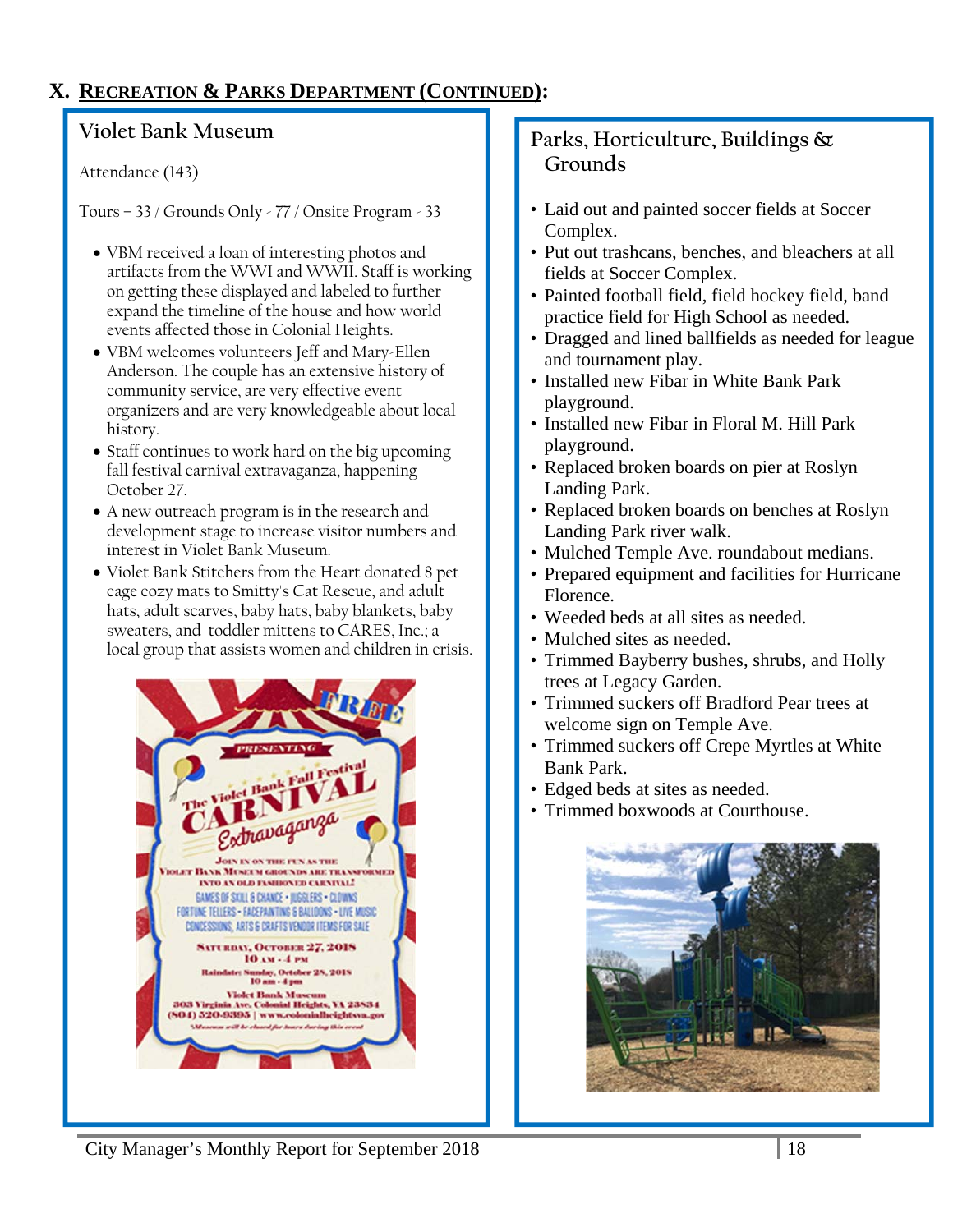## **XI**. **OFFICE ON YOUTH & HUMAN SERVICES:**

## **Youth Advisory Council Activities**

- 6 YAC Members, YAC Advisor and a Guest Met in September
- 5 YAC Members and Advisor Completed Quarterly Trash Pick Up on James Avenue
- 5 YAC Officers and Advisor Met to Plan for the Monthly Meeting

## **Youth Services Commission**

Attended the City Council's Boards and Commissions Annual Picnic

## **Kids' After School Program**

- Started up on September 10, 2018 at Tussing Elementary (17 students) and North Elementary (16 students). Lakeview will open in October.
- KAP Staff: 13; Volunteers;7; Interns: 4 Work-Study students: 3.
- Provide ongoing supervision to VSU Interns

## **Ongoing Monthly Meetings/Trainings**

- Colonial Heights Food Pantry Board Meeting
- "What's Wrong with Kids These Days?" Supporting Children in a Complicated World Training
- Positive Parenting Coalition Meeting
- Juvenile and Domestic Violence Task Force Meeting
- CSA Resource Day and Training Event
- School Board Meeting
- HOBY Virginia Corporate Board Meeting
- Be Well Virginia Conference
- Community Coalitions of Virginia
- CH Heroin & Opiate Summit Planning committee
- Children's Policy & Management Team
- Community Criminal Justice Board
- Colonial Heights Multi-Disciplinary Team

## **Diversion Program Participation**

- **Community Service** 
	- 4 Youth Completed 24 Hours of Service Learning
- **Shoplifting Diversion** 
	- 9 Youth and Parent Attended the Shoplifting Diversion Program
- **Teen Life Skills**
- 1 Youth Completed of "Teen Life Skills"
- **Miscellaneous Youth Services (Non DJJ)** 
	- 3 Youth Completed 14 Hours of Community Service
- $\checkmark$  Provided "ACEs and Resilience" Training for Kids' Afterschool Program Staff
- $\checkmark$  Participated in the Suicide Prevention Awareness Event/Walk at Virginia State University